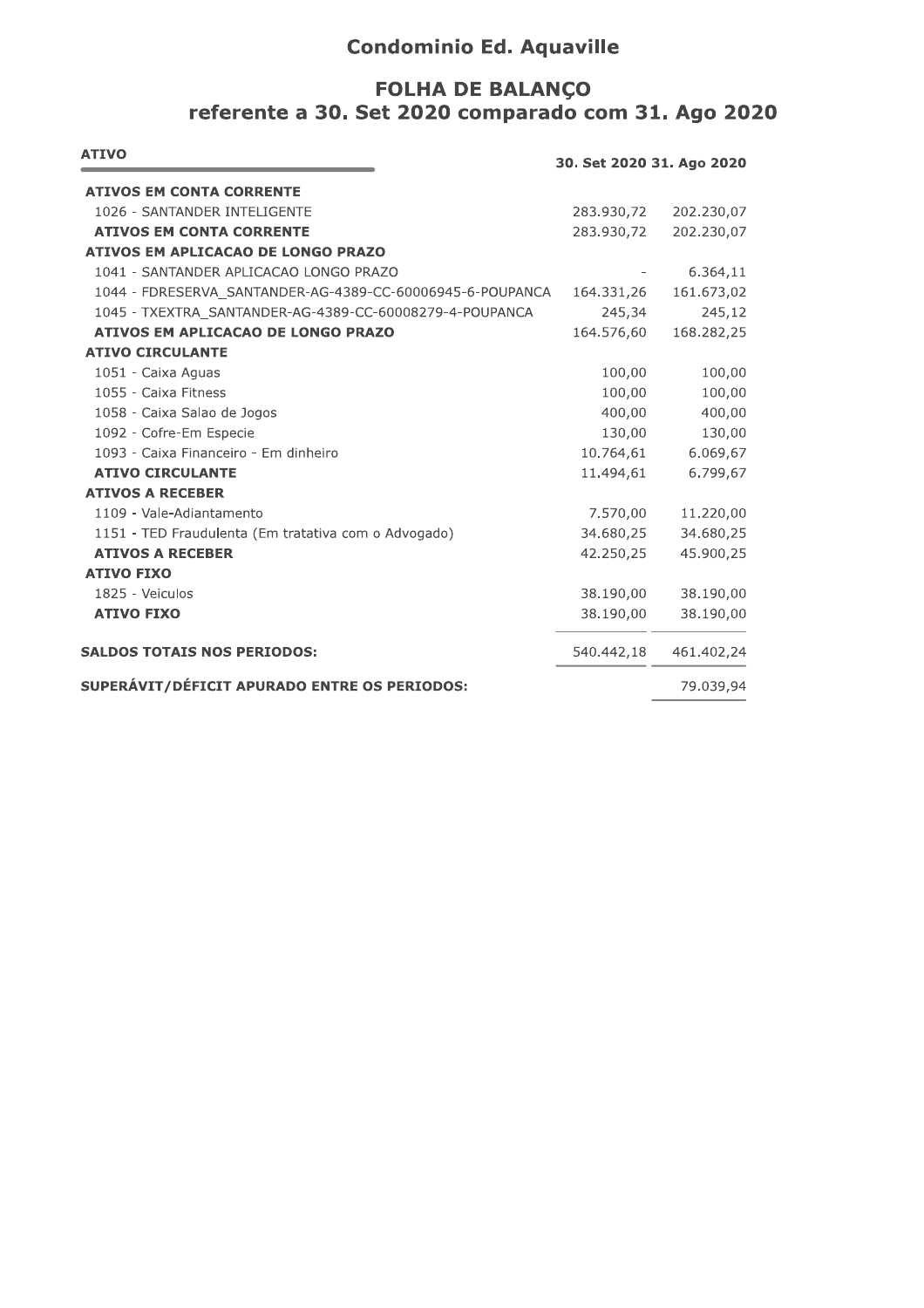## **Condominio Ed. Aquaville**

# **RECEITAS x DESPESAS** pelo período<br>01. Setembro 2020 Até 30. Setembro 2020

| <b>RECEITAS</b>                               | 01. Set 2020<br>30. Set 2020 |
|-----------------------------------------------|------------------------------|
| <b>RECEITAS DE TAXAS ORDINARIAS</b>           |                              |
| 3410 - Taxa Ordinaria-201410                  | 670,00                       |
| 3411 - Taxa Ordinaria-201411                  | 670,00                       |
| 3412 - Taxa Ordinaria-201412                  | 670,00                       |
| 3710 - Taxa Ordinaria-201710                  | 895,00                       |
| 3711 - Taxa Ordinaria-201711                  | 895,00                       |
| 3807 - Taxa Ordinaria-201807                  | 945,00                       |
| 3808 - Taxa Ordinaria-201808                  | 945,00                       |
| 3809 - Taxa Ordinaria-201809                  | 1.890,00                     |
| 3810 - Taxa Ordinaria-201810                  | 945,00                       |
| 3811 - Taxa Ordinaria-201811                  | 945,00                       |
| 3812 - Taxa Ordinaria-201812                  | 945,00                       |
| 3904 - Taxa Ordinaria-201904                  | 1.980,00                     |
| 4002 - Taxa Ordinaria-202002                  | 990,00                       |
| 4003 - Taxa Ordinaria-202003                  | 2.080,00                     |
| 4004 - Taxa Ordinaria-202004                  | 5.200,00                     |
| 4005 - Taxa Ordinaria-202005                  | 4.160,00                     |
| 4006 - Taxa Ordinaria-202006                  | 3.120,00                     |
| 4007 - Taxa Ordinaria-202007                  | 2.080,00                     |
| 4008 - Taxa Ordinaria-202008                  | 12.771,20                    |
| 4009 - Taxa Ordinaria-202009                  | 468.291,20                   |
| 4010 - Taxa Ordinaria-202010                  | 14.860,04                    |
| 4011 - Taxa Ordinaria-202011                  | 3.120,00                     |
| 4012 - Taxa Ordinaria-202012                  | 2.080,00                     |
| 4101 - Taxa Ordinaria-202101                  | 2.080,00                     |
| 4102 - Taxa Ordinaria-202102                  | 2.080,00                     |
| <b>RECEITAS DE TAXAS ORDINARIAS</b>           | 535.307,44                   |
| <b>RECEITA DE TAXAS PARA FUNDO DE RESERVA</b> |                              |
| 5410 - Taxa Fundo de Reserva-201410           | 5,00                         |
| 5411 - Taxa Fundo de Reserva-201411           | 5,00                         |
| 5412 - Taxa Fundo de Reserva-201412           | 5,00                         |
| 5710 - Taxa Fundo de Reserva-201710           | 5,00                         |
| 5711 - Taxa Fundo de Reserva-201711           | 5,00                         |
| 5807 - Taxa Fundo de Reserva-201807           | 5,00                         |
| 5808 - Taxa Fundo de Reserva-201808           | 5,00                         |
| 5809 - Taxa Fundo de Reserva-201809           | 10,00                        |
| 5810 - Taxa Fundo de Reserva-201810           | 5,00                         |
| 5811 - Taxa Fundo de Reserva-201811           | 5,00                         |
| 5812 - Taxa Fundo de Reserva-201812           | 5,00                         |
| 5904 - Taxa Fundo de Reserva-201904           | 10,00                        |
| 6002 - Taxa Fundo de Reserva-202002           | 5,00                         |
| 6003 - Taxa Fundo de Reserva-202003           | 10,00                        |
| 6004 - Taxa Fundo de Reserva-202004           | 25,00                        |
| 6005 - Taxa Fundo de Reserva-202005           | 20,00                        |
| 6006 - Taxa Fundo de Reserva-202006           | 15,00                        |
| 6007 - Taxa Fundo de Reserva-202007           | 10,00                        |
| 6008 - Taxa Fundo de Reserva-202008           | 50,00                        |
| 6009 - Taxa Fundo de Reserva-202009           | 2.240,00                     |
| 6010 - Taxa Fundo de Reserva-202010           | 70,00                        |
| 6011 - Taxa Fundo de Reserva-202011           | 15,00                        |
| 6012 - Taxa Fundo de Reserva-202012           | 10,00                        |
| 6101 - Taxa Fundo de Reserva-202101           | 10,00                        |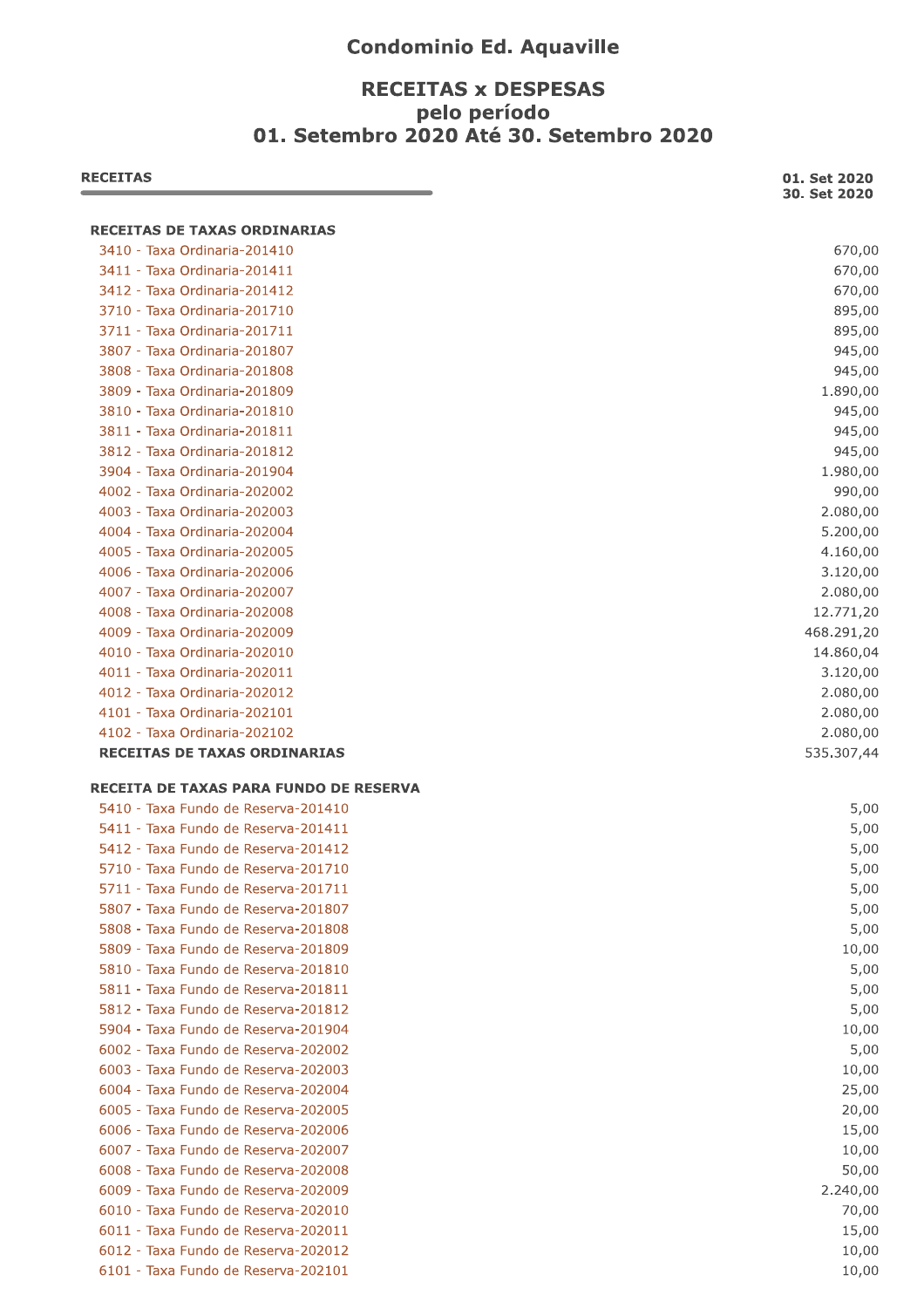| 6102 - Taxa Fundo de Reserva-202102                                                                | 10,00                 |
|----------------------------------------------------------------------------------------------------|-----------------------|
| RECEITA DE TAXAS PARA FUNDO DE RESERVA                                                             | 2.560,00              |
| <b>RECEITA DE TAXAS EXTRAS</b>                                                                     |                       |
| 7410 - Taxa Fundo de Melhoria-201410                                                               | 25,00                 |
| 7411 - Taxa Fundo de Melhoria-201411                                                               | 25,00                 |
| 7412 - Taxa Fundo de Melhoria-201412                                                               | 25,00                 |
| 7710 - Taxa Fundo de Melhoria-201710                                                               | 50,00                 |
| 7711 - Taxa Fundo de Melhoria-201711                                                               | 50,00                 |
| 7902 - Taxa Fundo de Obras -201902                                                                 | 300,00                |
| 7903 - Taxa Fundo de Obras -201903                                                                 | 300,00                |
| 7904 - Taxa Fundo de Obras -201904                                                                 | 300,00                |
| 7905 - Taxa Fundo de Obras -201905                                                                 | 300,00                |
| 7910 - Taxa Extra Reveillon 2019/2020 -201910                                                      | 300,00                |
| 8003 - Taxa Fundo de Reforço Estrutural -202003<br>8004 - Taxa Fundo de Reforço Estrutural -202004 | 4.500,00<br>57.600,00 |
| 8005 - Taxa Fundo de Reforço Estrutural -202005                                                    | 2.700,00              |
| 8006 - Taxa Fundo de Reforço Estrutural -202006                                                    | 300,00                |
| 8007 - Taxa Fundo de Reforço Estrutural -202007                                                    | 1.200,00              |
| 8008 - Taxa Fundo de Reforço Estrutural -202008                                                    | 1.200,00              |
| <b>RECEITA DE TAXAS EXTRAS</b>                                                                     | 69.175,00             |
| <b>RECEITAS COM OUTRAS TAXAS</b>                                                                   |                       |
| 9203 - Taxa Extra Ressarc. Mao de forca e Portao                                                   | 550,00                |
| 9204 - Taxa Extra Ressarc, Caixa de Fibra Arcond                                                   | 500,00                |
| 9205 - Taxa Extra Ressarc, Telhas                                                                  | 250,00                |
| 9207 - Taxa Uso Churrasqueira                                                                      | 900,00                |
| <b>RECEITAS COM OUTRAS TAXAS</b>                                                                   | 2.200,00              |
| <b>RECEITAS VENDAS/SERVICOS</b>                                                                    |                       |
| 9351 - Receita com Vendas de Mercadorias (ILHA AGUAS, SALAO DE JOGOS E BAR FITNESS)                | 2.465,00              |
| 9353 - Receita com Servicos de SAUNA, FITNESS, INTERNET, CAIAQUE, BICICLETAS                       | 4.853,50              |
| 9354 - Receitas Diversas (CARTEIRAS, ETC.)                                                         | 250,00                |
| <b>RECEITAS VENDAS/SERVICOS</b>                                                                    | 7.568,50              |
| <b>OUTRAS RECEITAS</b>                                                                             |                       |
| 9375 - Provisao-A Maior arrecadado dentro do Vencimento                                            | (55,00)               |
| 9376 - Receita com Multa de Atraso                                                                 | 7.922,73              |
| 9377 - Receita com Juros de Aplicacoes                                                             | 375,65                |
| 9398 - Creditos Diversos                                                                           | 2.900,00              |
| 9399 - Receitas com Depositos Ainda Nao Identificadas                                              | 4.580,00              |
| <b>OUTRAS RECEITAS</b>                                                                             | 15.723,38             |
| <b>TOTAL DE RECEITAS</b>                                                                           | 632.534,32            |
| <b>DESPESAS</b>                                                                                    |                       |
|                                                                                                    |                       |
| <b>DESPESAS COM PRODUTOS PARA VENDA</b>                                                            |                       |
| 9401 - Despesa com Compras de Picoles/Sorvetes                                                     | 2.545,01              |
| 9402 - Despesa com Compras de Bebidas                                                              | 3.430,73              |
| 9405 - Despesa com Compras de Alimentos/Bombons/Salgados                                           | 1.524,77              |
| <b>DESPESAS COM PRODUTOS PARA VENDA</b>                                                            | 7.500,51              |
| <b>DESPESAS COM MATERIAIS DE CONSUMO</b>                                                           |                       |
| 9451 - Despesa com Material Eletrico                                                               | 880,00                |
| 9452 - Despesa com Material Hidraulico                                                             | 1.795,32              |
| 9453 - Despesa com Material de Limpeza                                                             | 2.996,60              |
| 9454 - Despesa com Produtos Quimicos Piscina                                                       | 9.450,00              |
| 9456 - Despesa com Jardinagem                                                                      | 6.734,74              |
| 9459 - Despesa com Materiais de Escritorio                                                         | 579,43                |
| 9460 - Despesas com Equipamentos Eletro-Eletronicos<br>9491 - Despesa com Manutencao de Bicicletas | 400,00<br>1.184,00    |
| 9499 - Despesa com Frete                                                                           | 6.030,00              |
|                                                                                                    |                       |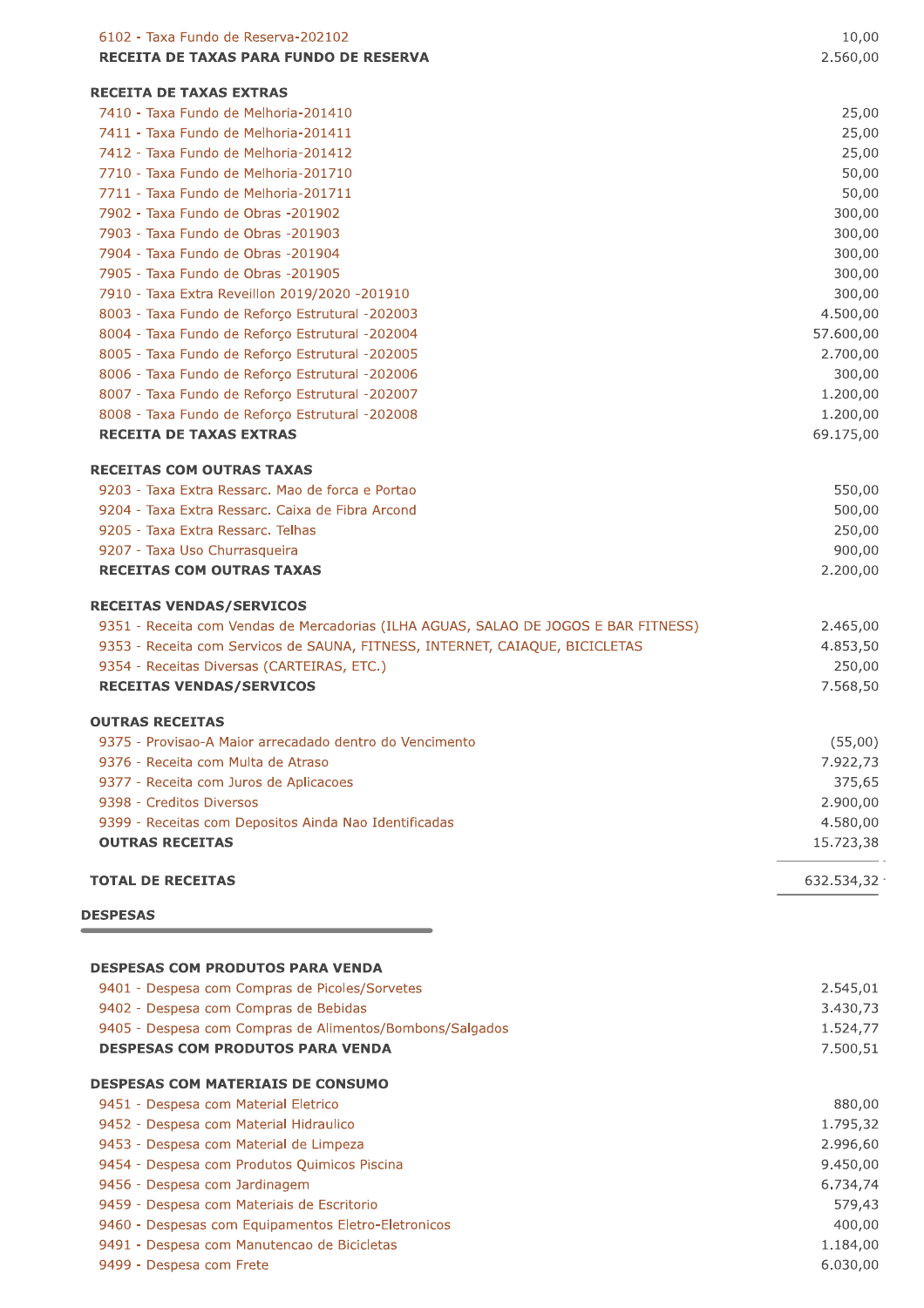### -------------------------------

| <b>DESPESAS COM MATERIAIS DE CONSUMO</b>         |  |
|--------------------------------------------------|--|
| <b>DESPESAS FOLHA DE PESSOAL/TRIBUTOS</b>        |  |
| 9510 - Despesa com Salarios                      |  |
| 9511 - Despesa com Salarios Complementar         |  |
| 9512 - Despesa com Ferias                        |  |
| 9514 - Despesa com FGTS-Rescisao                 |  |
| 9515 - Despesa com 13o Salario                   |  |
| 9516 - Despesa com INSS                          |  |
| 9517 - Despesa com FGTS                          |  |
| 9518 - Despesa com PIS                           |  |
| 9520 - Despesa com Alimentacao - CONTRATO        |  |
| 9521 - Despesa com Vale-Transporte               |  |
| 9522 - Despesa com Transporte Funcionarios       |  |
| 9523 - Despesa com IRRF                          |  |
| 9524 - Despesa com Plano de Saude-Contrato       |  |
| 9526 - Despesa com Pensao Alimenticia            |  |
| 9527 - Despesa com Cafe da Manha/Lanche-Contrato |  |
| 9528 - Despesa com ISS                           |  |
| 9530 - Despesa com Fardamento                    |  |
| 9531 - Despesa com EPI                           |  |
| 9535 - Despesa com Pessoal-Diversos              |  |
| 9536 - Despesa com Auxilio Combustivel           |  |

9537 - Despesa com Cesta Basica

#### **DESPESAS FOLHA DE PESSOAL/TRIBUTOS**

#### **SERVICOS ESSENCIAIS**

| 9560 - Despesa com Energia Eletrica                     | 38.558,74 |
|---------------------------------------------------------|-----------|
| 9562 - Despesa com Gas GLP                              | 6.956.86  |
| 9566 - Despesas com Telefonia                           | 675,94    |
| 9568 - Despesas com Telefonia-Tronco de Ramais-Contrato | 978,03    |
| 9569 - Despesas com Provedor de Internet-Contrato       | 998,00    |
| 9570 - Despesas com TV por Assinatura - Contrato        | 603,55    |
| 9571 - Despesas com Manutencao do Sistema Cameras       | 466,30    |
| <b>SERVICOS ESSENCIAIS</b>                              | 49.237.42 |

#### **SERVICOS ESSENCIAIS**

#### **DESPESAS ADMINISTRATIVAS**

| 9612 - Despesas com Copias-Contrato             | 747.00   |
|-------------------------------------------------|----------|
| 9616 - Despesas com Contador-Contrato           | 2.873,15 |
| 9618 - Despesa com Seguro de Bens do Condominio | 1.491,45 |
| 9620 - Despesa com Software-Manutencao-Contrato | 399,20   |
| 9622 - Despesas com Manutencao de Veiculos      | 265,00   |
| <b>DESPESAS ADMINISTRATIVAS</b>                 | 5.775.80 |

#### **MANUTENCAO E CONSERVACAO**

| 9655 - Despesa com Manutencao de Maguinas Eletricas/Bombas              | 7.180,00  |
|-------------------------------------------------------------------------|-----------|
| 9663 - Despesas com Aguisicao de Equipamentos/Ferramentas               | 3.532.24  |
| 9665 - Despesas com Manutencao Central Telefonica                       | 1.100,00  |
| 9667 - Despesas com Manutencao Computadores                             | 706,00    |
| 9669 - Despesas com Manutencao de Controle de Acesso                    | 5.240,00  |
| 9673 - Despesas com Manutencao de Bastoes / Ponto Eletronico (Contrato) | 163,13    |
| 9675 - Despesa com Manutencao da Antena Coletiva-Contrato               | 825,00    |
| <b>MANUTENCAO E CONSERVACAO</b>                                         | 18.746.37 |

#### **OBRAS E/OU MELHORIAS** 9760 - Despesas com Conservacao/Melhorias 19.143,04 9770 - Despesas com Obras 7.546,01

| 9780 - Despesas com Recuperacao de Blocos | 45.330,99 |
|-------------------------------------------|-----------|
| <b>OBRAS E/OU MELHORIAS</b>               | 72.020.04 |

#### **DESPESAS DIVERSAS**

| 9810 - Despesas com Combustivel   | 1.159,96 |
|-----------------------------------|----------|
| 9820 - Despesas com Esporte/Lazer | 2.750.00 |

170.151,42 13.425,60 12.721,59 932,19 400,00 51.274,40 17.732,91 1.486,71 26.189,50 5.435,00 4.473,00 1.003,28 17.672,45 576,80 6.171,00 1.434,09 4.327,00 420,60 100,00 485,00

1.175,55 337.588,09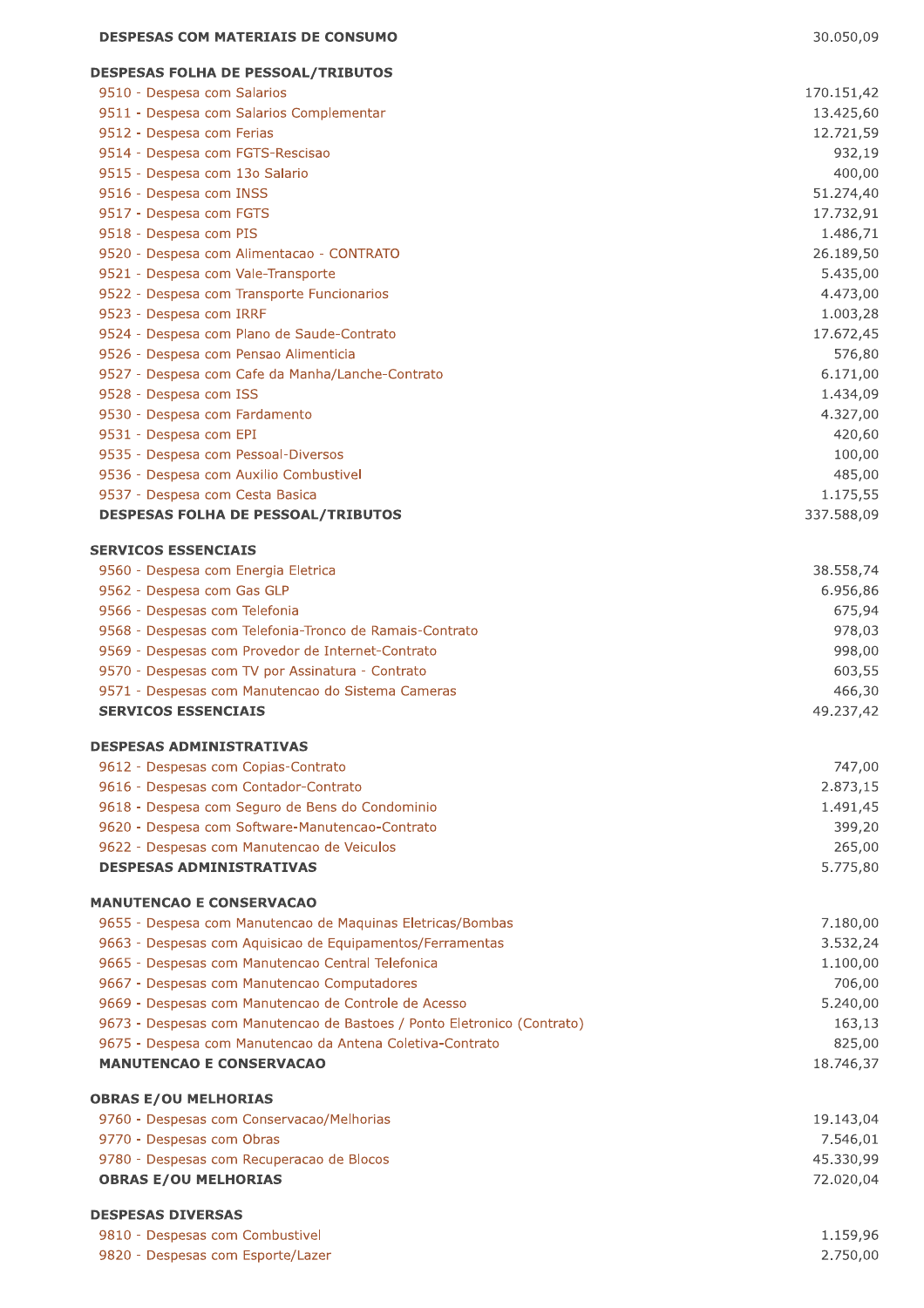| 9830 - Despesas Eventuais                               | 338,91     |
|---------------------------------------------------------|------------|
| 9840 - Despesas com Fitness                             | 3.820,00   |
| 9845 - Despesas com Advogados                           | 5.328,42   |
| 9848 - Despesas com Controle de Animais (Gatos, Pombos) | 1.296,04   |
| 9849 - Despesas com Servicos Graficos                   | 320,00     |
| <b>DESPESAS DIVERSAS</b>                                | 15.013,33  |
| <b>DESPESAS FINANCEIRAS</b>                             |            |
| 9860 - Despesas com Cobranca Bancaria                   | 2.129,76   |
| <b>DESPESAS FINANCEIRAS</b>                             | 2.129,76   |
| <b>DESPESAS EXTRAORDINARIAS</b>                         |            |
| 9931 - Despesas com Repaginacao Aguaville               | 11.200,00  |
| 9934 - Despesas com Reforco dos Blocos                  | 3.600,00   |
| 9951 - Despesas com Instalacao do Sistema de Cameras    | 632,97     |
| <b>DESPESAS EXTRAORDINARIAS</b>                         | 15.432,97  |
| <b>TOTAL DE DESPESAS</b>                                | 553.494,38 |
| SUPERÁVIT/(DÉFICIT):                                    | 79.039,94  |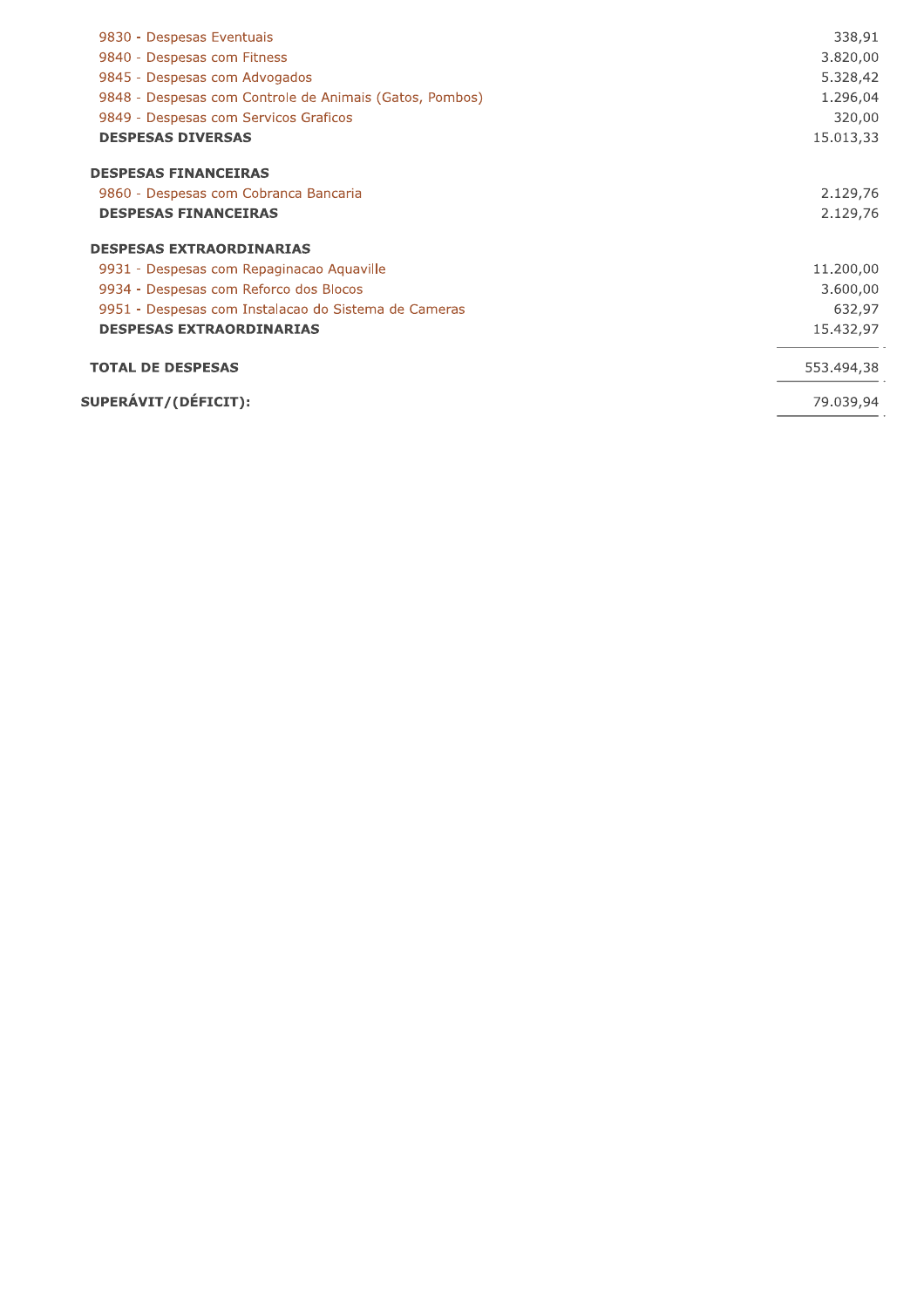De 01. Setembro 2020<br>Até 30. Setembro 2020 Em Aberto<br>Fechado

| Data de<br>pagamento           | Fatura/Recibo                                              | <b>Fornecedor</b>                                        | <b>Total</b>           | <b>Total</b><br><b>Efetuado</b> |
|--------------------------------|------------------------------------------------------------|----------------------------------------------------------|------------------------|---------------------------------|
| 1 01.09.2020                   | SERVIÇOS PRESTADOS 24.08 A<br>31.08.2020                   | Funcionario                                              | 1.310,00               | 1.310,00                        |
| 2 01.09.2020                   | NF 13554 01/02                                             | <b>CERAMICA UNIAO</b>                                    | 8.520,00               | 8.520,00                        |
| 3 01.09.2020                   | NF 1385539                                                 | <b>INDAIA BRASIL AGUAS MINERAIS</b><br><b>LTDA</b>       | 302,25                 | 302,25                          |
| 4 01.09.2020                   | <b>NF40</b>                                                | ALCIDES VERNIER MOURA FREIRE                             | 1.950,00               | 1.950,00                        |
| 5 01.09.2020                   | <b>NF 62</b>                                               | MCM VIDRACARIA COMERCIO E<br><b>SERVICOS LTDA ME</b>     | 915,00                 | 915,00                          |
| 6 01.09.2020                   | PAGAMENTO DIVERSOS                                         | Funcionario                                              | 1.992,00               | 1.992,00                        |
| 7 01.09.2020                   | RESCISÃO APRENDIZ ADRIELLE                                 | Funcionario                                              | 595,91                 | 595,91                          |
| 8 02.09.2020                   | FGTS 08/2020                                               | MINISTERIO DO TRABALHO                                   | 15.585,16<br>11.701,99 | 15.585,16<br>11.701,99          |
| 9 02.09.2020                   | FGTS APRENDIZ 08/2020                                      | MINISTERIO DO TRABALHO                                   | 24,11                  | 24,11                           |
| 10 02.09.2020                  | <b>FGTS PARCELAMENTO 3/6</b>                               | MINISTERIO DO TRABALHO                                   | 5.733,34               | 5.733,34                        |
| 11 02.09.2020                  | INSS 2100 07/2020                                          | MINISTERIO DA FAZENDA                                    | 791,86                 | 791,86                          |
| 12 02.09.2020                  | <b>NF 130</b>                                              | JONAS DE JESUS DO NASCIMENTO                             | 16.226,50              | 16.226,50                       |
| 13 02.09.2020                  | NF 239423                                                  | SV COMERCIO MATERIAL ELETRICO                            | 236,00                 | 236,00                          |
|                                |                                                            | <b>LTDA</b>                                              |                        |                                 |
| 14 03.09.2020                  |                                                            | NORMATEL NORDESTE MATERIAIS                              | 34.713,80              | 34.713,80                       |
|                                | <b>NF 213</b>                                              | <b>LTDA</b>                                              | 286,50                 | 286,50                          |
| 15 03.09.2020                  | <b>NF 679</b>                                              | A L S CAFE INDUSTRIA DE TINTAS<br><b>LTDA</b>            | 4.019,00               | 4.019,00                        |
|                                |                                                            |                                                          | 4.305,50               | 4.305,50                        |
| 16 04.09.2020                  | <b>NF 171</b>                                              | JOSE ANDRE DA SILVA JUNIOR                               | 5.000,00               | 5.000,00                        |
| 17 04.09.2020<br>18 04.09.2020 | NF 101 02/02<br>NF 125851                                  | <b>CERAMICA UNIAO</b><br>COFEMIL MATERIAL INDUSTRIAL     | 3.000,00<br>644,00     | 3.000,00<br>644,00              |
| 19 04.09.2020                  | <b>NF1284</b>                                              | WORLD DIGITAL SOLUCOES                                   | 747,00                 | 747,00                          |
|                                |                                                            | <b>INTELIGENTE LTDA</b>                                  |                        |                                 |
| 20 04.09.2020                  | <b>NF 20042</b>                                            | DNS IRRIGACAO COM. DE MAQUINAS<br>E IMPLEMENTOS AGRICOLA | 406,84                 | 406,84                          |
| 21 04.09.2020                  | <b>NF 5144</b>                                             | <b>GERENCIAL CONTABILIDADE</b>                           | 2.873,15               | 2.873,15                        |
| 22 04.09.2020                  | NF 696516                                                  | CARMEHIL COMERCIAL ELETRICA<br><b>LTDA</b>               | 644,00                 | 644,00                          |
| 23 04.09.2020                  | <b>RECIBO</b>                                              | <b>COMPRAS DIVERSAS</b>                                  | 300,00                 | 300,00                          |
| 24 08.09.2020                  |                                                            |                                                          | 13.614,99              | 13.614,99                       |
| 25 08.09.2020                  | 50% MOVEL 82-102<br>APÓLICE 116214000679<br>SETEMBRO 06/06 | <b>COMPRAS DIVERSAS</b><br>PORTO SEGURO                  | 1.260,00<br>447,26     | 1.260,00<br>447,26              |
| 26 08.09.2020                  | <b>CONTROLE DE GATOS - LENO</b>                            | <b>SERVIÇOS DIVERSOS</b>                                 | 300,00                 | 300,00                          |
| 27 08.09.2020                  | <b>NF 110</b>                                              | <b>CASA DA PISCINA</b>                                   | 1.025,00               | 1.025,00                        |
| 28 08.09.2020                  | NF 127730                                                  | R M C CASA E CONSTRUCAO                                  | 4.725,00               | 4.725,00                        |
| 29 08.09.2020                  | NF 1750828                                                 | DISTRIBUIDORA IRMAOS BARREIRO                            | 411,12                 | 411,12                          |
| 30 08.09.2020                  | <b>NF 246</b>                                              | ANTONIO JOSIMARIO SANTOS SILVA                           | 4.795,50               | 4.795,50                        |
| 31 08.09.2020                  | NF 26138                                                   | SOLUCAO PRODUTOS PARA<br><b>CONSTRUCAO LTDA - EPP</b>    | 1.815,00               | 1.815,00                        |
| 32 08.09.2020                  | NF 486919                                                  | <b>NILO MAIA</b>                                         | 618,12                 | 618,12                          |
| 33 08.09.2020                  | <b>NF 617</b>                                              | R.L. DA SILVA COMERCIO                                   | 1.659,90               | 1.659,90                        |
| 34 08.09.2020                  | <b>NF 77423</b>                                            | COMERCIAL ACO FORTALEZA LTDA                             | 2.038,00               | 2.038,00                        |
| 35 08.09.2020                  | NF 93367                                                   | SIMAG COM. VAREJISTA DE<br>PRODUTOS DOMISSANITARIOS LTDA | 360,20                 | 360,20                          |
| 36 08.09.2020                  | PENSÃO ALIMEN 08/2020 ALAN<br>JORGE P/ JIRLANE             | Funcionario                                              | 81,85                  | 81,85                           |
| 37 08.09.2020                  | PENSÃO ALIMEN 08/2020 FCO<br><b>ARTURIENE P/ CELIANE</b>   | Funcionario                                              | 257,38                 | 257,38                          |
| 38 08.09.2020                  | PENSÃO ALIMEN 08/2020 LUIS<br>EDUARDO P/ FABIANA           | Funcionario                                              | 319,42                 | 319,42                          |
| 39 08.09.2020                  | <b>RECIBO</b>                                              | FRANCISCO MIGUEL DE FREITAS                              | 900,00                 | 900,00                          |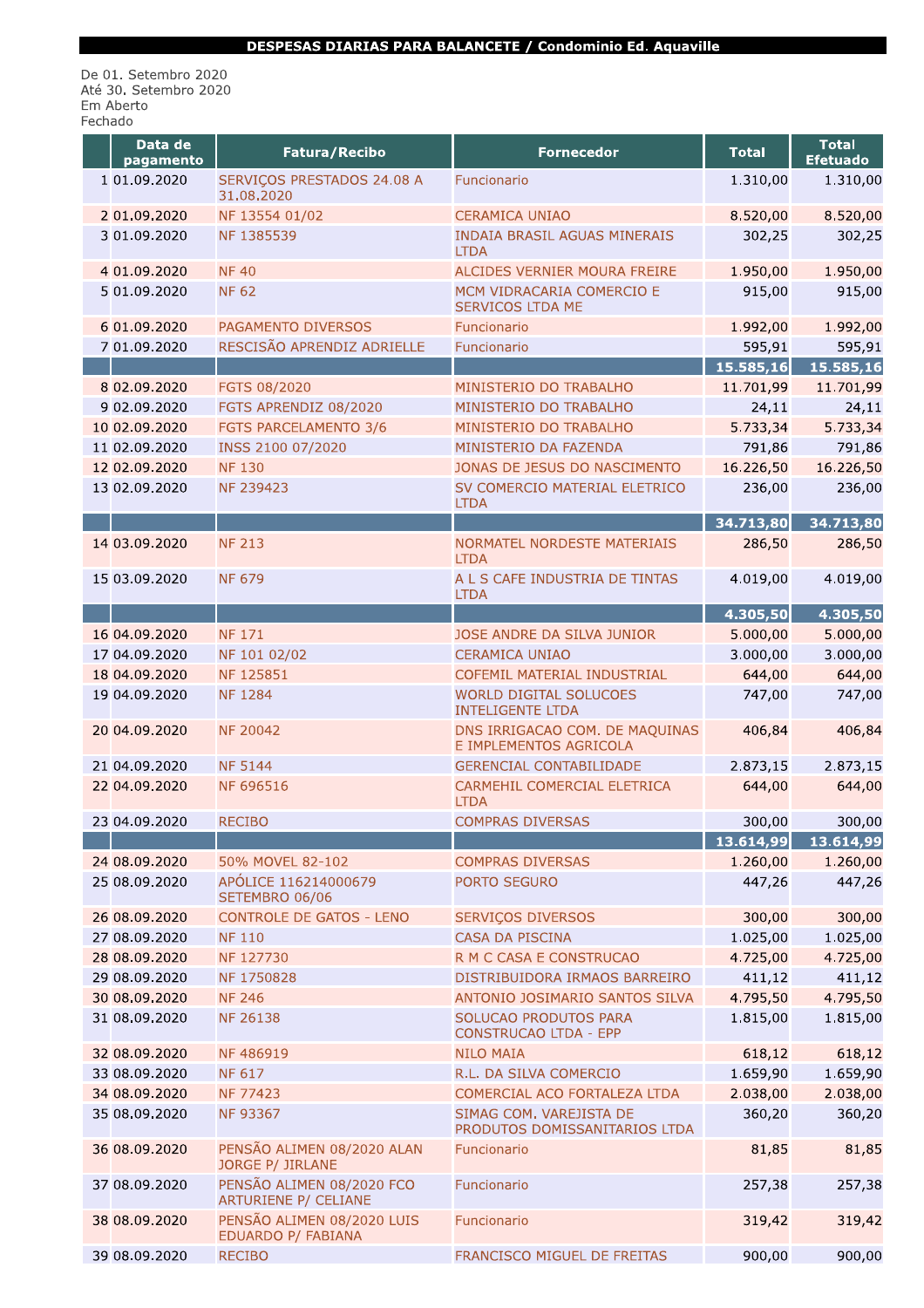| 40 08.09.2020                  | RECIBO 08/2020                                                               | <b>MAP ASSESSORIA</b>                                 | 2.000,00             | 2.000,00           |
|--------------------------------|------------------------------------------------------------------------------|-------------------------------------------------------|----------------------|--------------------|
| 41 08.09.2020                  | SERVIÇOS PRESTADOS 01.09 A<br>07.09.2020                                     | Funcionario                                           | 1.880,00             | 1.880,00           |
| 42 08.09.2020                  | TRONCO RAMAIS SETEMBRO/2020                                                  | MSN ADMINISTRACAO DE<br>RESTAURANTE E HOTEIS LTDA     | 978,03               | 978,03             |
|                                |                                                                              |                                                       | 25.871,78            | 25.871,78          |
| 43 09.09.2020                  | <b>CONSERTO DE TV</b>                                                        | <b>SERVIÇOS DIVERSOS</b>                              | 300,00               | 300,00             |
| 44 09.09.2020                  | MANUTENÇÃO MOTO                                                              | SERVIÇOS DIVERSOS                                     | 250,00               | 250,00             |
| 45 09.09.2020                  | <b>NF 2283</b>                                                               | ROMMEL BORGES PINTO                                   | 3.133,50             | 3.133,50           |
| 46 09.09.2020                  | <b>NF 29773</b>                                                              | <b>LAFAIETE TINTAS</b>                                | 1.607,96             | 1.607,96           |
| 47 09.09.2020                  | NF 29775                                                                     | <b>LAFAIETE TINTAS</b>                                | 1.499,42             | 1.499,42           |
| 48 09.09.2020                  | <b>NF 79657</b>                                                              | CARMEHIL COMERCIAL ELETRICA<br><b>LTDA</b>            | 466,30               | 466,30             |
| 49 09.09.2020                  | SEGUNDA PARCELA DECIMO<br><b>EDVAN</b>                                       | Funcionario                                           | 400,00               | 400,00             |
|                                |                                                                              |                                                       | 7.657,18             | 7.657,18           |
| 50 10.09.2020                  | <b>ISS</b>                                                                   | PREFEITURA DE AQUIRAZ                                 | 599,43               | 599,43             |
| 51 10.09.2020                  | NF 10573                                                                     | J S DE HOLANDA ME                                     | 900,00               | 900,00             |
| 52 10.09.2020                  | <b>NF 1401</b>                                                               | SEVERINO TECNOLOGIA LTDA                              | 500,00               | 500,00             |
| 53 10.09.2020                  | <b>NF 211</b>                                                                | FRANCISCO NEUTON DE SOUSA                             | 1.225,00             | 1.225,00           |
| 54 10.09.2020                  | <b>NF 23646662 ODONTO</b>                                                    | <b>HAPVIDA</b>                                        | 799,94               | 799,94             |
| 55 10.09.2020                  | NF 23651206                                                                  | <b>HAPVIDA</b>                                        | 16.872,51            | 16.872,51          |
| 56 10.09.2020                  | <b>NF494</b>                                                                 | SOUSA PETROLEO E SERVIÇOS LTDA                        | 832,90               | 832,90             |
| 57 10.09.2020                  | <b>NF 678</b>                                                                | JOAO PITOMBEIRA JUNIOR                                | 1.057,50             | 1.057,50           |
| 58 10.09.2020                  | <b>PALHAS</b>                                                                | JORGE LUIS DA SILVA                                   | 1.000,00             | 1.000,00           |
| 59 10.09.2020                  | SETEMBRO/2020                                                                | <b>SKY BRASIL SERVICOS LTDA</b>                       | 603,55               | 603,55             |
|                                |                                                                              |                                                       | 24.390,83            | 24.390,83          |
| 60 11.09.2020                  | CARROS DE MÃO                                                                | <b>COMPRAS DIVERSAS</b>                               | 313,00               | 313,00             |
| 61 11.09.2020                  | COMPLEMENTO DE SALARIO                                                       | Funcionario                                           | 2.933,76             | 2.933,76           |
| 62 11.09.2020                  | <b>NF122</b>                                                                 | JOSE MARIA DO NASCIMENTO<br><b>JUNIOR</b>             | 1.100,00             | 1.100,00           |
| 63 11.09.2020                  | NF 133871                                                                    | COMERCIAL DRAGAO LTDA                                 | 725,02               | 725,02             |
| 64 11.09.2020                  | NF 15179                                                                     | <b>BEACH BIKE</b>                                     | 1.184,00             | 1.184,00           |
| 65 11.09.2020                  | NF 2726 04/06                                                                | COMERCIAL DE MADEIRAS JUREMA<br><b>LTDA</b>           | 11.200,00            | 11.200,00          |
| 66 11.09.2020                  | CONTRATO 01/02                                                               | DARLAN TEIXEIRA DE OLIVEIRA<br>FILHO - ME             | 650,00               | 650,00             |
|                                |                                                                              |                                                       | 18.105,78            | 18.105,78          |
| 67 14.09.2020                  | <b>NF170</b>                                                                 | JOSE ANDRE DA SILVA JUNIOR                            | 5.500,00             | 5.500,00           |
| 68 14.09.2020                  | AJUDA ADM 09/2020                                                            | <b>ADMINISTRADOR</b>                                  | 5.000,00             | 5.000,00           |
| 69 14.09.2020                  | APÓLICE 350141 09/2020                                                       | TOKIO MARINE SEGURADORA S. A.                         | 734,28               | 734,28             |
| 70 14.09.2020                  | ENERGIA ELETRICA 09/2020                                                     | <b>COELCE</b>                                         | 20.158,57            | 20.158,57          |
| 71 14.09.2020                  | <b>ISS</b>                                                                   | PREFEITURA DE AQUIRAZ                                 | 573,23               | 573,23             |
| 72 14.09.2020                  | NF 1392629                                                                   | <b>INDAIA BRASIL AGUAS MINERAIS</b>                   | 377,81               | 377,81             |
| 73 14.09.2020                  | NF 1754924                                                                   | <b>LTDA</b>                                           |                      |                    |
|                                |                                                                              | DISTRIBUIDORA IRMAOS BARREIRO                         | 1.016,64<br>1.000,00 | 1.016,64           |
| 74 14.09.2020                  | NF 33 PRIMEIRA QUINZENA                                                      | BELVIDA DISTRIBUIDORA DE<br>EVENTOS E PAISAGISMO LTDA |                      | 1.000,00           |
| 75 14.09.2020                  | NF 489671                                                                    | <b>NILO MAIA</b>                                      | 1.078,98             | 1.078,98           |
| 76 14.09.2020                  | NF 490133                                                                    | <b>NILO MAIA</b>                                      | 947,24               | 947,24             |
| 77 14.09.2020                  | <b>NF 516</b>                                                                | <b>SINAPSE BRASIL</b>                                 | 320,00               | 320,00             |
| 78 14.09.2020                  | NF 62833                                                                     | PRINTSETPULSEIRAS E INGRESSOS<br><b>EIRELI</b>        | 2.400,00             | 2.400,00           |
| 79 14.09.2020                  | <b>NF 688050</b>                                                             | <b>TAGUS-TEC SERVICOS</b><br><b>TECNOLOGICOS LTDA</b> | 163,13               | 163,13             |
| 80 14.09.2020                  | <b>NF 695</b>                                                                | A L S CAFE INDUSTRIA DE TINTAS<br><b>LTDA</b>         | 5.912,00             | 5.912,00           |
| 81 14.09.2020                  | PAGAMENTO DIVERSOS                                                           | Funcionario                                           | 1.650,00             | 1.650,00           |
|                                | PRIMEIRA QUINZENA DE                                                         | Funcionario                                           | 1.340,00             | 1.340,00           |
| 82 14.09.2020                  | <b>SETEMBRO</b>                                                              |                                                       |                      |                    |
| 83 14.09.2020                  | PRIMEIRA QUINZENA DE<br><b>SETEMBRO</b>                                      | Funcionario                                           | 48.065,00            | 48.065,00          |
| 84 14.09.2020<br>85 14.09.2020 | PROCESSO 25695420058060034<br>AMPARA X AQUAVILLE<br><b>TOLOS DE CARNAUBA</b> | ADVOGADO(A)<br>JORGE LUIS DA SILVA                    | 3.009,04<br>210,00   | 3.009,04<br>210,00 |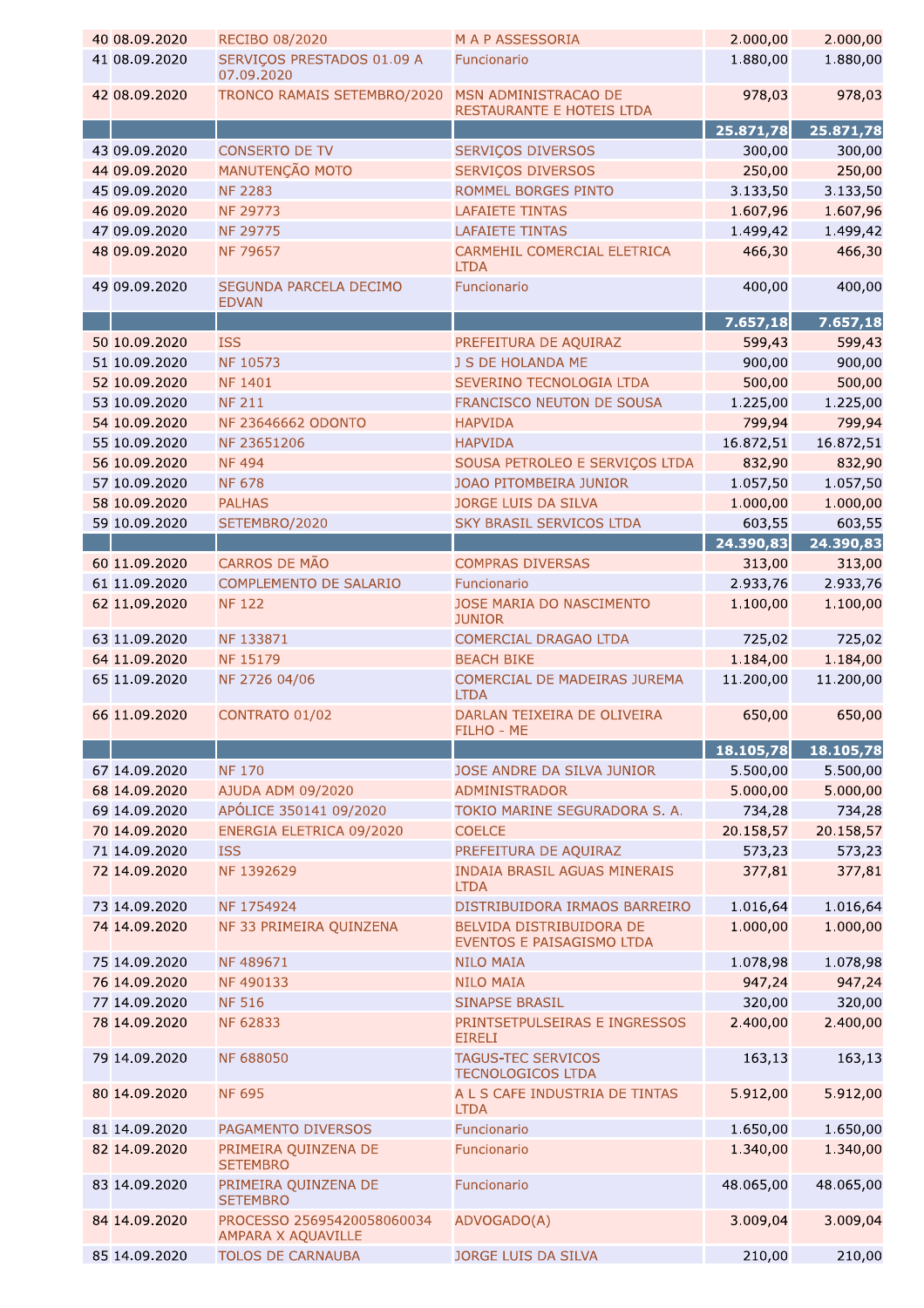|                |                                               |                                                          | 99.455,92             | 99.455,92             |
|----------------|-----------------------------------------------|----------------------------------------------------------|-----------------------|-----------------------|
| 86 15.09.2020  | ENERGIA ELETRICA 09/2020<br><b>SUBESTACAO</b> | <b>COELCE</b>                                            | 7.961,66              | 7.961,66              |
| 87 15.09.2020  | <b>NF 016</b>                                 | PIETRO VALENTE                                           | 985,00                | 985,00                |
| 88 15.09.2020  | <b>NF 21</b>                                  | FABIO VIEIRA DE CASTRO                                   | 2.997,00              | 2.997,00              |
| 89 15.09.2020  | <b>NF 2600</b>                                | <b>BBADV - SERVICOS DE COBRANCA</b><br><b>EIRELI</b>     | 2.000,00              | 2.000,00              |
| 90 15.09.2020  | <b>NF 29455</b>                               | FORTAL CHECK BRASIL SERVICOS DE<br><b>INFORMACOES</b>    | 55,82                 | 55,82                 |
| 91 15.09.2020  | <b>NF 301</b>                                 | <b>G R V FORTAL</b>                                      | 1.461,00              | 1.461,00              |
| 92 15.09.2020  | RECIBO AGOSTO/2020                            | <b>MAX REFORMA</b>                                       | 400,00                | 400,00                |
| 93 15.09.2020  | SERVIÇOS PRESTADOS 11.09 A<br>13.09.2020      | Funcionario                                              | 1.085,00              | 1.085,00              |
| 94 15.09.2020  | SETEMBRO/2020                                 | <b>ISBET</b>                                             | 194,48                | 194,48                |
|                |                                               |                                                          | 17.139,96             | 17.139,96             |
| 95 16.09.2020  | ENERGIA ELETRICA 09/2020                      | <b>COELCE</b>                                            | 178,91                | 178,91                |
| 96 16.09.2020  | NF 451642                                     | J E COM DE EMBALAGENS LTDA                               | 1.167,70              | 1.167,70              |
| 97 16.09.2020  | <b>NF 68744</b>                               | <b>CLARUS COMERCIO DE EPIS E</b><br><b>FERRAMENTAS</b>   | 420,60                | 420,60                |
| 98 16.09.2020  | <b>NF 68749</b>                               | CLARUS COMERCIO DE EPIS E<br><b>FERRAMENTAS</b>          | 1.392,00              | 1.392,00              |
|                |                                               |                                                          | 3.159, 21             | 3.159,21              |
| 99 17.09.2020  | <b>NF 59607</b>                               | <b>VIP TINTAS LTDA</b>                                   | 1.545,94              | 1.545,94              |
|                |                                               |                                                          | 1.545,94              | 1.545,94              |
| 100 18.09.2020 | INSS 2100 08/2020                             | MINISTERIO DA FAZENDA                                    | 50.482,54             | 50.482,54             |
| 101 18.09.2020 | IRRF FOLHA 0561 08/2020                       | MINISTERIO DA FAZENDA                                    | 259,87                | 259,87                |
| 102 18.09.2020 | <b>NF 1124</b>                                | FRANCISCO MIGUEL DE FREITAS                              | 2.000,00              |                       |
|                |                                               |                                                          |                       | 2.000,00              |
| 103 18.09.2020 | <b>NF173</b>                                  | JOSE ANDRE DA SILVA JUNIOR                               | 5.000,00              | 5.000,00              |
| 104 18.09.2020 | <b>NF 532</b>                                 | TRANS FRET SERVICOS DE<br><b>FRETAMENTO LTDA</b>         | 4.473,00              | 4.473,00              |
| 105 18.09.2020 | <b>NF 77864</b>                               | COMERCIAL ACO FORTALEZA LTDA                             | 1.153,99              | 1.153,99              |
| 106 18.09.2020 | <b>PALHAS</b>                                 | JORGE LUIS DA SILVA                                      | 1.320,00              | 1.320,00              |
|                |                                               |                                                          |                       |                       |
|                |                                               |                                                          | 64.689,40             | 64.689,40             |
| 107 21.09.2020 | ENERGIA ELETRICA 09/2020                      | <b>COELCE</b>                                            | 177,89                | 177,89                |
| 108 21.09.2020 | <b>FATURA SETEMBRO</b>                        | <b>CLARO</b>                                             | 675,94                | 675,94                |
| 109 21.09.2020 | NF 1759775                                    | DISTRIBUIDORA IRMAOS BARREIRO                            | 293,01                | 293,01                |
| 110 21.09.2020 | <b>NF 215</b>                                 | ANTONIA CLAUCIA FELIX DE ABREU<br><b>ME</b>              | 2.935,00              | 2.935,00              |
| 111 21.09.2020 | NF 2370334                                    | M DIAS BRANCO S/A IND E COM                              | 250,34                | 250,34                |
| 112 21.09.2020 | <b>NF 247</b>                                 | ANTONIO JOSIMARIO SANTOS SILVA                           | 4.565,50              |                       |
| 113 21.09.2020 | NF 322221 3/3                                 | DTS-COM COM DE EDU DE SEG ELE -<br><b>EIRELI</b>         | 352,97                | 4.565,50<br>352,97    |
| 114 21.09.2020 | NF 45401                                      | VETCOM DIST. DE RACOES EIRELI ME                         | 996,04                | 996,04                |
| 115 21.09.2020 | NF 7979 BLOCOS                                | <b>NACIONAL GAS</b>                                      |                       |                       |
|                |                                               |                                                          | 5.535,00              | 5.535,00              |
| 116 21.09.2020 | NF 7980 SAUNA                                 | <b>NACIONAL GAS</b>                                      | 1.339,86<br>17.121,55 | 1.339,86<br>17.121,55 |
| 117 22.09.2020 | NF 1940196                                    | TRES CORAÇOES ALIMENTOS                                  | 175,85                | 175,85                |
| 118 22.09.2020 | NF 2370334                                    | M DIAS BRANCO S/A IND E COM                              | 125,79                | 125,79                |
| 119 22.09.2020 | <b>NF 59680</b>                               | <b>VIP TINTAS LTDA</b>                                   |                       |                       |
| 120 22.09.2020 | <b>NF 702</b>                                 | A L S CAFE INDUSTRIA DE TINTAS<br><b>LTDA</b>            | 625,03<br>5.679,00    | 625,03<br>5.679,00    |
| 121 22.09.2020 | <b>NF 93526</b>                               | SIMAG COM. VAREJISTA DE<br>PRODUTOS DOMISSANITARIOS LTDA | 389,70                | 389,70                |
| 122 22.09.2020 | SERVIÇOS PRESTADOS 16.09 A<br>20.09.2020      | Funcionario                                              | 1.020,00              | 1.020,00              |
|                |                                               |                                                          | 8.015,37              | 8.015,37              |
| 123 23.09.2020 | <b>NF 107</b>                                 | <b>COMPRAS DIVERSAS</b>                                  | 750,00                | 750,00                |
|                |                                               |                                                          |                       |                       |
| 124 23.09.2020 | NF 2374421<br>NF 452815                       | M DIAS BRANCO S/A IND E COM                              | 48,37                 | 48,37                 |
| 125 23.09.2020 |                                               | J E COM DE EMBALAGENS LTDA                               | 484,00                | 484,00                |
| 126 24.09.2020 | NF 14706                                      | <b>TAVARES &amp; NOBRE SUPERMERCADOS</b><br><b>LTDA</b>  | 1.282,37<br>1.119,80  | 1.282,37<br>1.119,80  |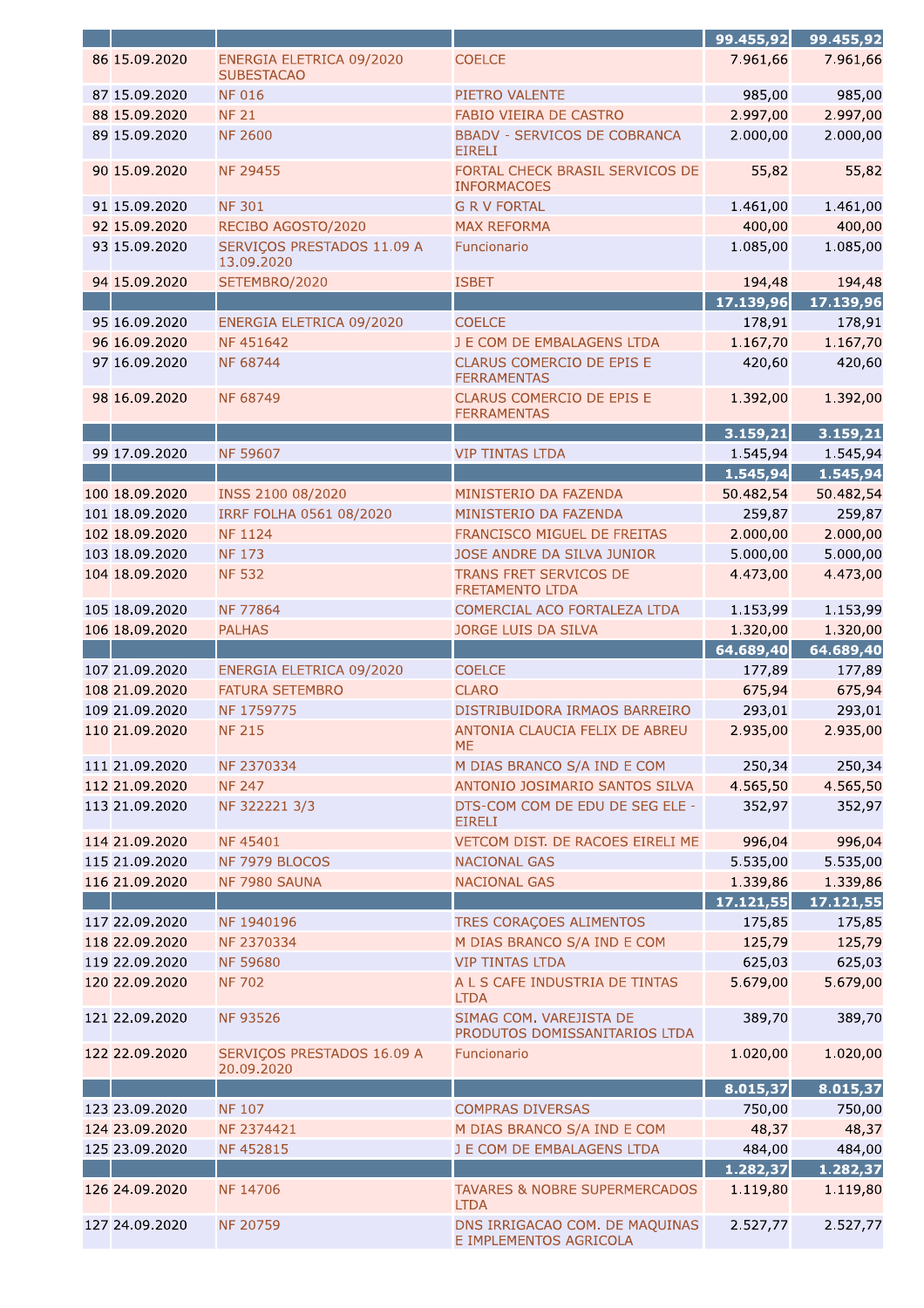| 128 24.09.2020 | <b>NF 20788</b>                                   | DNS IRRIGACAO COM. DE MAQUINAS<br>E IMPLEMENTOS AGRICOLA | 2.208,92              | 2.208,92              |
|----------------|---------------------------------------------------|----------------------------------------------------------|-----------------------|-----------------------|
| 129 24.09.2020 | <b>NF 25561</b>                                   | <b>MAX REFORMA</b>                                       | 3.420,00              | 3.420,00              |
| 130 24.09.2020 | <b>SERVIÇOS PRESTADOS</b>                         | Funcionario                                              | 2.268,00              | 2.268,00              |
|                |                                                   |                                                          | 11.544,49             | 11.544,49             |
| 131 25.09.2020 | CUSTAS PRECATORIA 26-201/202                      | <b>SERVIÇOS DIVERSOS</b>                                 | 263,56                | 263,56                |
| 132 25.09.2020 | <b>NF</b>                                         | COMPUCARD COMERCIO E SERVIÇOS<br>DE CARTÕES              | 600,00                | 600,00                |
| 133 25.09.2020 | NF 10632                                          | J S DE HOLANDA ME                                        | 1.280,00              | 1.280,00              |
| 134 25.09.2020 | NF 108733                                         | STOCK COM DE EQUIP IND DE<br><b>SEGURA</b>               | 867,32                | 867,32                |
| 135 25.09.2020 | <b>NF 1676</b>                                    | TecTreina Com e Serv Ltda                                | 998,00                | 998,00                |
| 136 25.09.2020 | <b>NF 1679</b>                                    | TecTreina Com e Serv Ltda                                | 399,20                | 399,20                |
| 137 25.09.2020 | NF 169100                                         | PARDAL INDUSTRIA E COMERCIO DE<br><b>SORVETES LTDA</b>   | 552,62                | 552,62                |
| 138 25.09.2020 | <b>NF 174</b>                                     | JOSE ANDRE DA SILVA JUNIOR                               | 5.000,00              | 5.000,00              |
| 139 25.09.2020 | <b>NF 2748</b>                                    | COMERCIAL DE MADEIRAS JUREMA<br><b>LTDA</b>              | 2.026,01              | 2.026,01              |
| 140 25.09.2020 | <b>NF 98080</b>                                   | M.A FROTA & CIA LTDA                                     | 1.177,20              | 1.177,20              |
| 141 25.09.2020 | PIS 8301 08/2020                                  | MINISTERIO DA FAZENDA                                    | 1.486,71              | 1.486,71              |
|                |                                                   |                                                          | 14.650,62             | 14.650,62             |
| 142 28.09.2020 | <b>FERIAS JANSEN</b>                              | Funcionario                                              | 3.098,52              | 3.098,52              |
| 143 28.09.2020 | <b>NF 21506</b>                                   | FRONERI BRASIL DISTRIDUIDORA DE<br>SORVETES E CONG. LTDA | 1.992,39              | 1.992,39              |
| 144 28.09.2020 | NF 2380279                                        | M DIAS BRANCO S/A IND E COM                              | 83,86                 | 83,86                 |
| 145 28.09.2020 | NF 299114                                         | TALIMPO COMERCIO PRODUTOS DE<br><b>LIMPEZA LTDA</b>      | 171,00                | 171,00                |
| 146 28.09.2020 | NF 33 SEGUNDA QUINZENA                            | BELVIDA DISTRIBUIDORA DE<br>EVENTOS E PAISAGISMO LTDA    | 1.000,00              | 1.000,00              |
| 147 28.09.2020 | <b>NF 645</b>                                     | R.L. DA SILVA COMERCIO                                   | 2.668,00              | 2.668,00              |
| 148 28.09.2020 | SERVIÇOS PRESTADOS 23.09 A<br>27.09.2020          | Funcionario                                              | 1.120,00              | 1.120,00              |
| 149 28.09.2020 | SETEMBRO/2020                                     | <b>ISBET</b>                                             | 194,48                | 194,48                |
|                |                                                   |                                                          |                       |                       |
|                |                                                   |                                                          | 10.328,25             | 10.328,25             |
| 150 29.09.2020 | SALARIO ADM 09/2020                               | <b>ADMINISTRADOR</b>                                     | 5.864,62              | 5.864,62              |
| 151 29.09.2020 | <b>FERIAS OUTUBRO</b>                             | Funcionario                                              | 9.623,07              | 9.623,07              |
| 152 29.09.2020 | FGTS DANIEL RIBEIRO 04                            | MINISTERIO DA FAZENDA                                    | 58,68                 | 58,68                 |
| 153 29.09.2020 | FGTS RESCISÓRIO DANIEL<br><b>RIBEIRO</b>          | Funcionario                                              | 421,55                | 421,55                |
| 154 29.09.2020 | FGTS RESCISÓRIO VALDECI<br>PEREIRA DA SILVA       | Funcionario                                              | 510,64                | 510,64                |
| 155 29.09.2020 | FGTS VALDECI 03, 04                               | MINISTERIO DA FAZENDA                                    | 214,79                | 214,79                |
| 156 29.09.2020 | GRATIFICAÇÃO SETEMBRO                             | Funcionario                                              | 11.137,00             | 11.137,00             |
| 157 29.09.2020 | <b>ISS</b>                                        | PREFEITURA DE AQUIRAZ                                    | 261,43                | 261,43                |
| 158 29.09.2020 | NF 10644                                          | J S DE HOLANDA ME                                        | 640,00                | 640,00                |
| 159 29.09.2020 | NF 128935                                         | R M C CASA E CONSTRUCAO                                  | 4.725,00              | 4.725,00              |
| 160 29.09.2020 | <b>NF 31224</b>                                   | <b>NESTLE BRASIL LTDA</b>                                | 1.016,41              | 1.016,41              |
| 161 29.09.2020 | OUTUBRO - 2020 METROPOLITANO                      | <b>SINDIONIBUS</b>                                       | 823,80                | 823,80                |
| 162 29.09.2020 | OUTUBRO - 2020 URBANO                             | <b>SINDIONIBUS</b>                                       |                       |                       |
| 163 29.09.2020 | SEGUNDA QUINZENA DE<br><b>SETEMBRO</b>            | Funcionario                                              | 3.686,40<br>91.648,49 | 3.686,40<br>91.648,49 |
| 164 29.09.2020 | SEGUNDA QUINZENA DE<br><b>SETEMBRO</b>            | Funcionario                                              | 2.511,93              | 2.511,93              |
| 165 29.09.2020 | <b>SERVIÇOS PRESTADOS</b>                         | Funcionario                                              | 2.209,00              | 2.209,00              |
| 166 29.09.2020 | <b>SERVIÇOS PRESTADOS</b>                         | Funcionario                                              | 850,00                | 850,00                |
|                |                                                   |                                                          | 136.202,81            | 136.202,81            |
| 167 30.09.2020 | <b>RECIBO</b>                                     | <b>COMPRAS DIVERSAS</b>                                  | 2.504,21              | 2.504,21              |
| 168 30.09.2020 | <b>TARIFA</b>                                     | <b>SANTANDER</b>                                         |                       | 2.129,76              |
| 169 30.09.2020 | ENERGIA ELETRICA 09/2020                          | <b>COELCE</b>                                            | 2.129,76<br>10.081,71 | 10.081,71             |
| 170 30.09.2020 | LICENCIAMENTO/DPVAT 2020<br>OSQ3158 MOTO VERMELHA | <b>DETRAN-CE</b>                                         | 146,99                | 146,99                |
| 171 30.09.2020 | LICENCIAMENTO/DPVAT 2020<br>PNF0348 FOISON        | <b>DETRAN-CE</b>                                         | 162,92                | 162,92                |